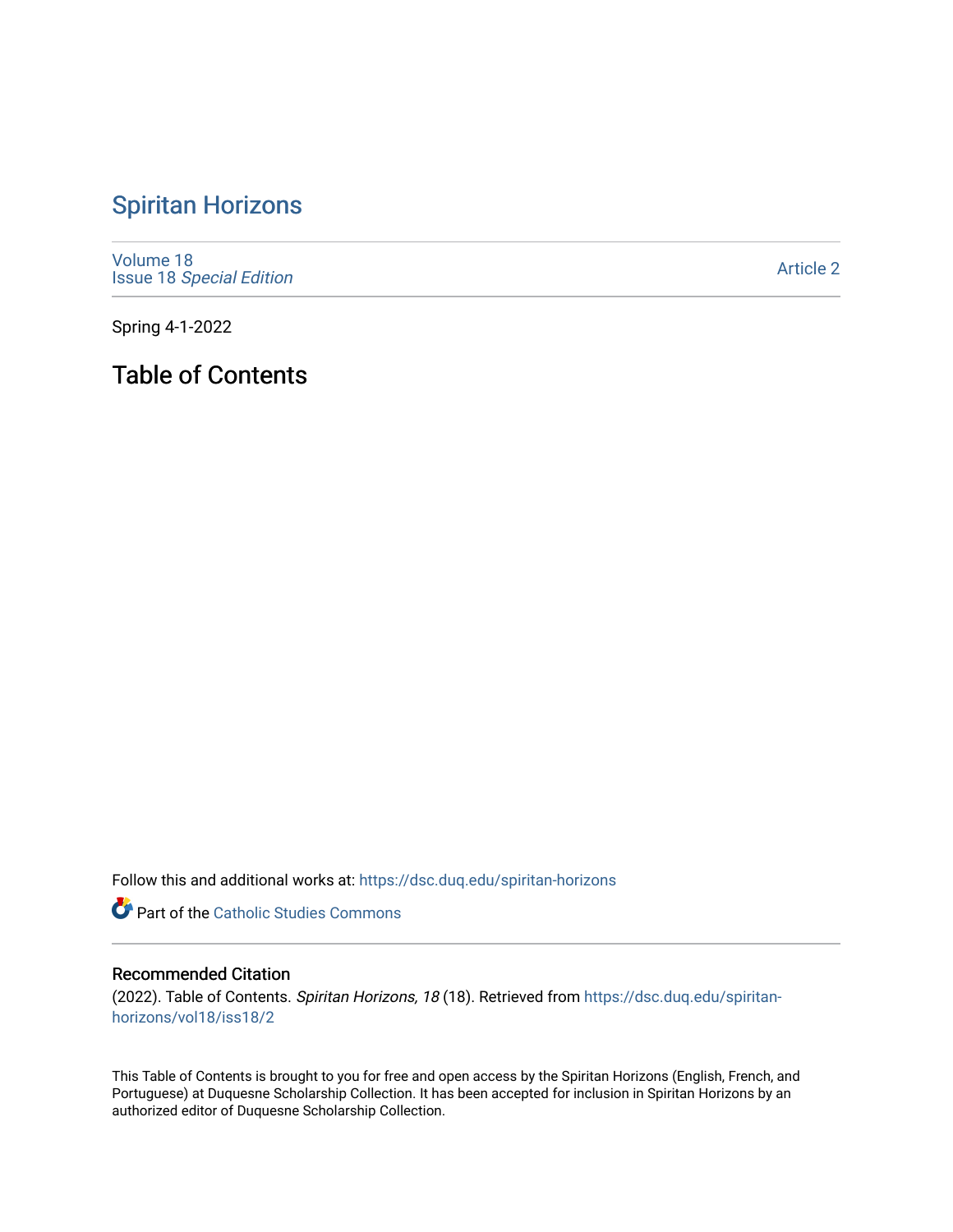| Decree of Erection of the Province: Decree of November 16, 1873 1       |
|-------------------------------------------------------------------------|
|                                                                         |
|                                                                         |
|                                                                         |
|                                                                         |
|                                                                         |
|                                                                         |
| Message: Most Rev. Anthony B. Taylor,                                   |
|                                                                         |
| Chapter 1                                                               |
| THE HOLY SPIRIT AND THE FUTURE OF SPIRITAN MISSION: WHAT IS THE SPIRIT  |
|                                                                         |
| Eamonn Mulcahy, CSSp                                                    |
|                                                                         |
|                                                                         |
| The Holy Spirit and Courage to be Enlivened by a New Imagination of     |
|                                                                         |
|                                                                         |
|                                                                         |
|                                                                         |
|                                                                         |
| What Part do Spiritans Have to Play in Building Up a Synodal Church?23  |
| Climate Action is Mission-Ecology is at the Core of Mission Today 23    |
|                                                                         |
|                                                                         |
|                                                                         |
|                                                                         |
| Chapter 2                                                               |
| LEST WE FORGET: USA SPIRITANS ON MISSION WHERE THE NEED IS GREATEST. 29 |
| Freddy Washington, CSSp                                                 |
|                                                                         |
|                                                                         |
|                                                                         |
|                                                                         |
|                                                                         |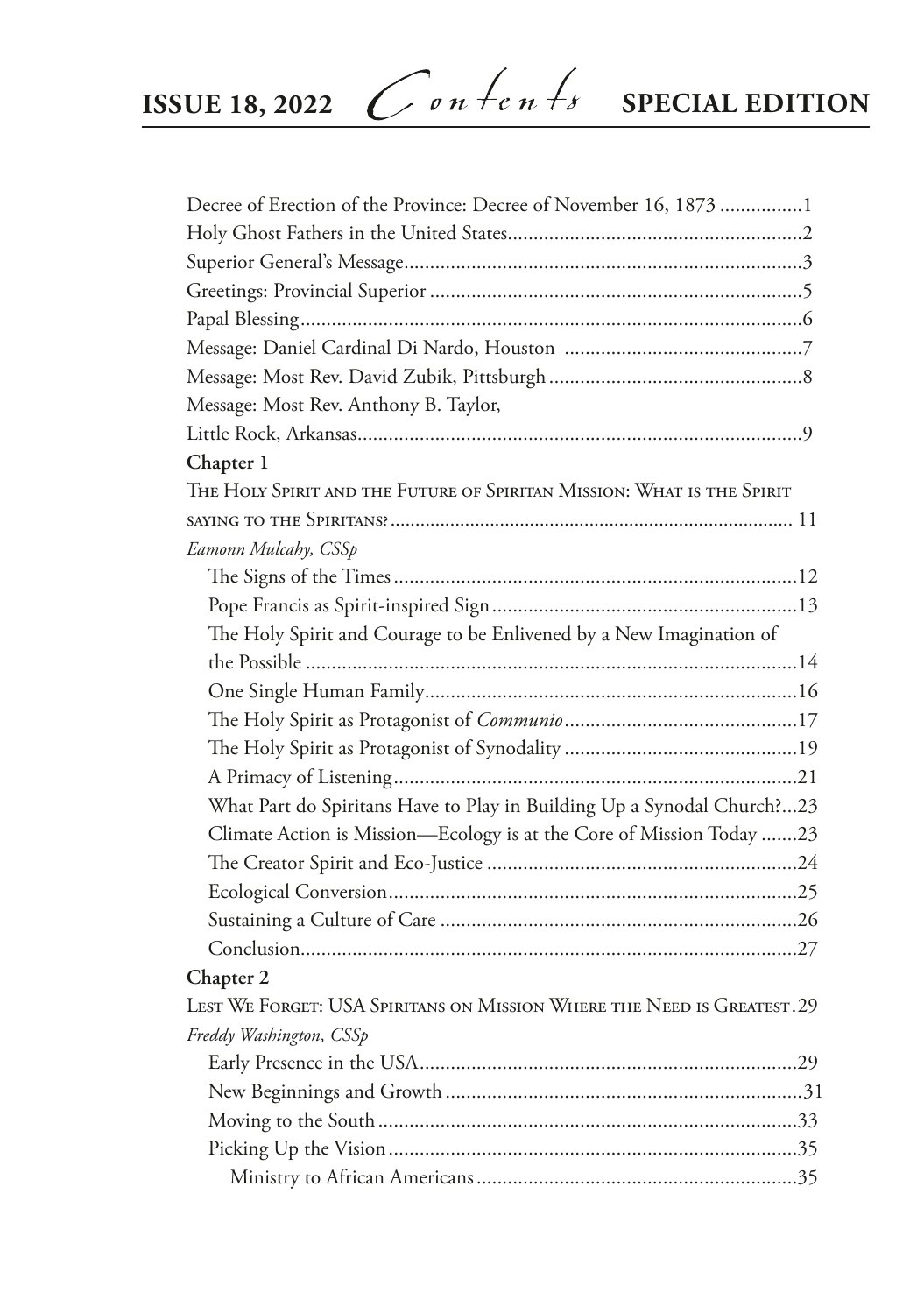| Chapter 3                                                               |
|-------------------------------------------------------------------------|
| A FIRST LOVE: USA SPIRITANS AND AFRICAN AMERICANS 43                    |
| Michael Grey, CSSp                                                      |
|                                                                         |
| 1872: Spiritan Refugees Arrive in Reconstruction America45              |
|                                                                         |
|                                                                         |
|                                                                         |
|                                                                         |
|                                                                         |
|                                                                         |
|                                                                         |
| Chapter 4                                                               |
| MAKING A WAY: USA SPIRITAN EAST AFRICA MISSION, 1923 TO THE PRESENT 55  |
| Joseph Herzstein, CSSp                                                  |
|                                                                         |
|                                                                         |
|                                                                         |
| Chapter 5                                                               |
| THE MISSION PILOT FLYING BETWEEN THE GAPS:                              |
|                                                                         |
| Pat Patten, CSSp                                                        |
|                                                                         |
| Chapter 6                                                               |
| THE CRY OF THE VULNERABLE: TWENTY-FIVE YEARS IN PERMANENT STATE OF      |
|                                                                         |
| Paul Flamm, CSSp                                                        |
|                                                                         |
|                                                                         |
|                                                                         |
|                                                                         |
|                                                                         |
|                                                                         |
| Church: A Fundamental Building-Block of Society72                       |
| Long-term Commitment in the Face of a Permanent State of Transition. 76 |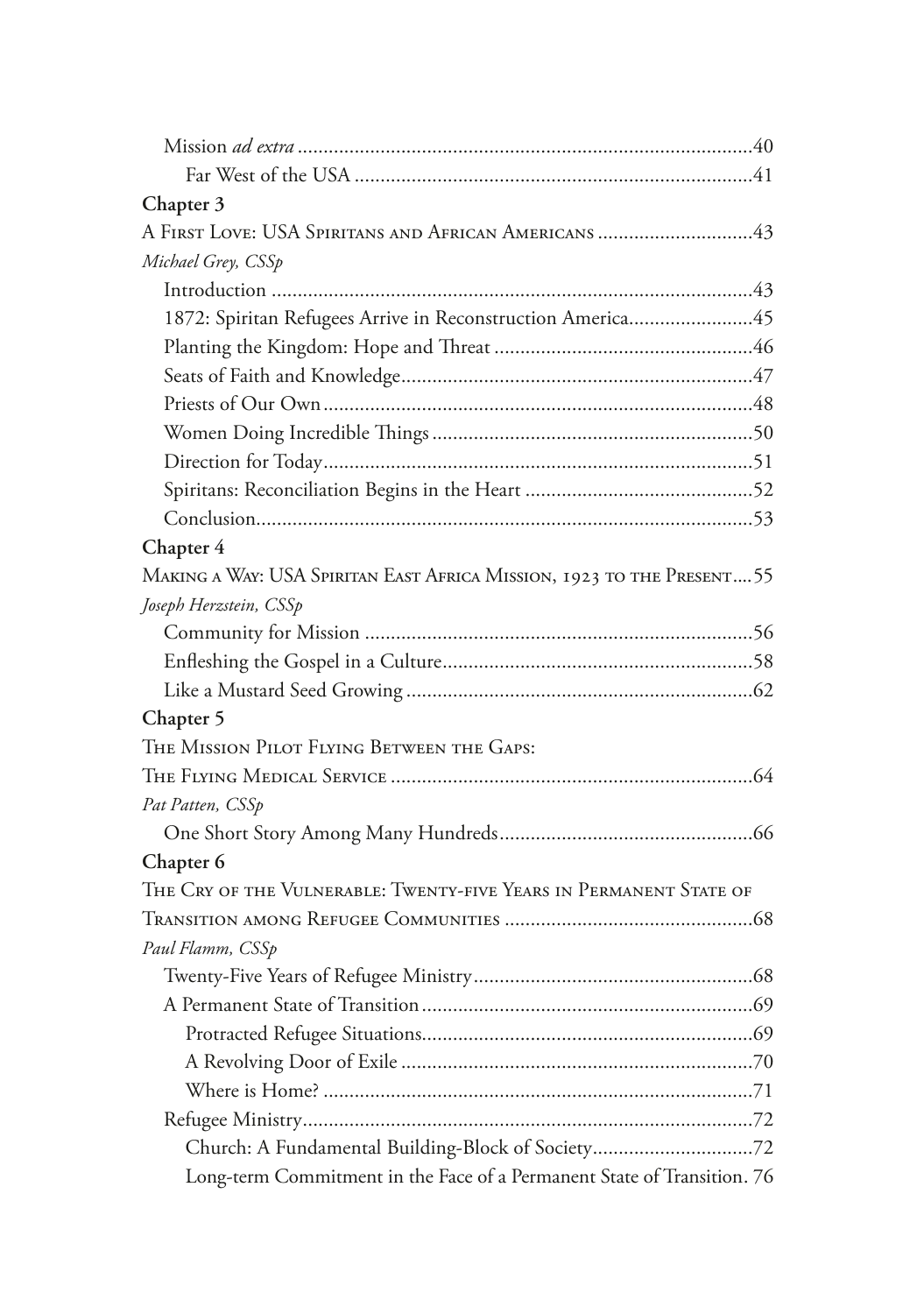| Addressing Regional Issues Underlying Forced Displacement77        |  |
|--------------------------------------------------------------------|--|
|                                                                    |  |
| Chapter 7                                                          |  |
| LIFTING UP A PEOPLE: SPIRITAN MISSION IN THE DOMINICAN REPUBLIC81  |  |
| Don McEachin, CSSp                                                 |  |
|                                                                    |  |
| Chapter 8                                                          |  |
| MISSION WITHOUT BORDERS. WAVES OF SORROW: ABORIGINAL PEOPLE IN THE |  |
|                                                                    |  |
| William Christy, CSSp                                              |  |
|                                                                    |  |
|                                                                    |  |
|                                                                    |  |
|                                                                    |  |
|                                                                    |  |
|                                                                    |  |
|                                                                    |  |
| Chapter 9                                                          |  |
| SPEARHEADING JUSTICE, PEACE, AND INTEGRITY OF CREATION99           |  |
| William Headley, CSSp                                              |  |
|                                                                    |  |
|                                                                    |  |
|                                                                    |  |
|                                                                    |  |
|                                                                    |  |
|                                                                    |  |
|                                                                    |  |
|                                                                    |  |
|                                                                    |  |
| A Peacebuilding Model: Federation of Asian Bishops (FABC) 105      |  |
|                                                                    |  |
|                                                                    |  |
|                                                                    |  |
|                                                                    |  |
| Message: Abbot Leonard Wrangler, O.S.B., Subiaco, Arkansas 111     |  |
|                                                                    |  |
| Message: Dr. Ken Gormley, President, Duquesne University113        |  |
|                                                                    |  |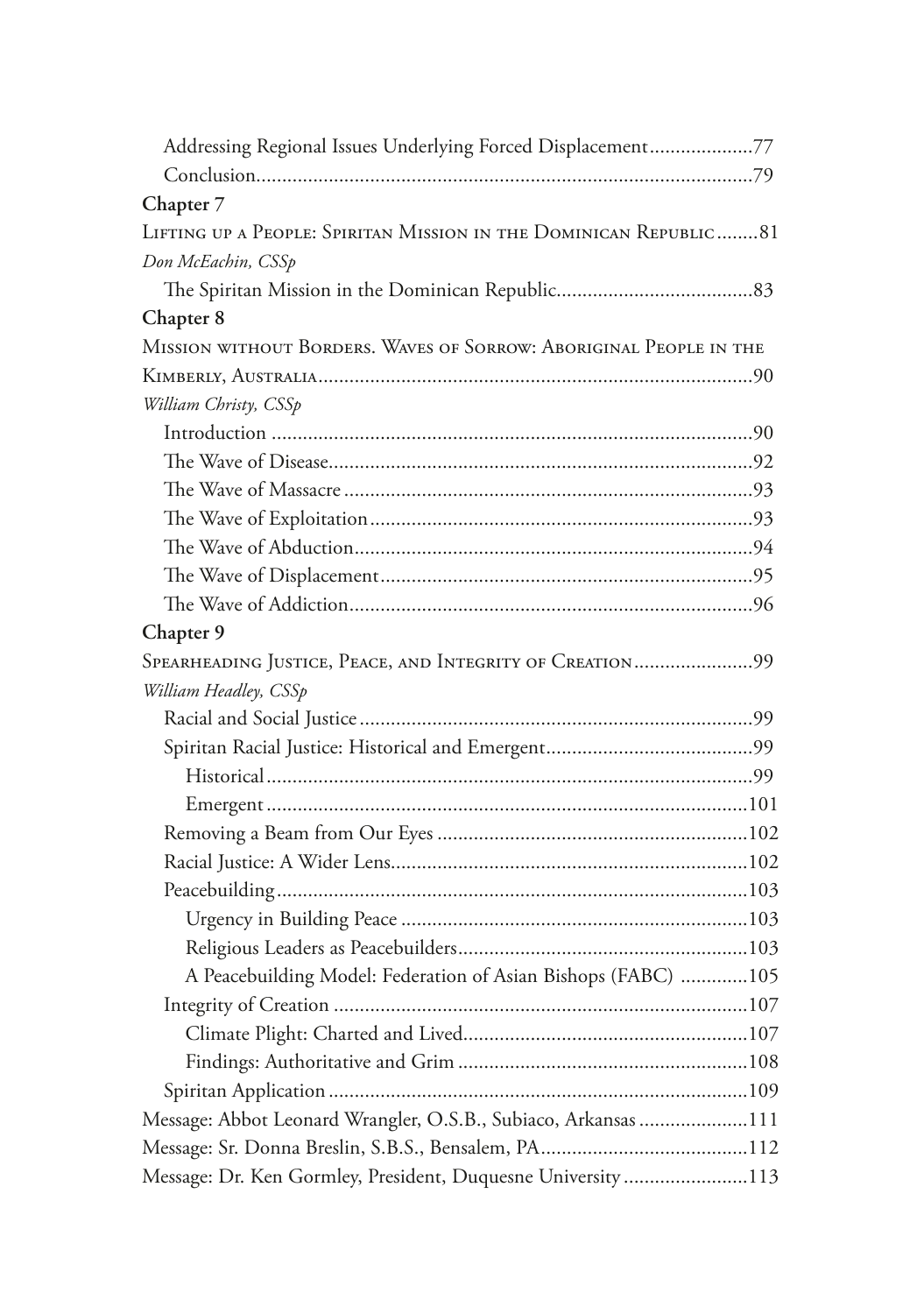| Chapter 10                                                                |
|---------------------------------------------------------------------------|
|                                                                           |
| Francis Tandoh, CSSp                                                      |
|                                                                           |
| Chapter 11                                                                |
| RELIGIOUS BROTHERS, INTEGRAL PART OF SPIRITAN HISTORY AND FUTURE121       |
| Chapter 12                                                                |
| GIFTS DIFFERING: LAY SPIRITAN ASSOCIATES GIVE FRESH EXPRESSION TO THE     |
|                                                                           |
| Drs. Steven Hansen, Maureen O'Brien, and Anne Marie Witchger Hansen       |
|                                                                           |
| Lay Associates and their Growth in the Spiritan Congregation              |
|                                                                           |
| Lay Spiritan Associates (LSA) in the United States: "Lay Spiritans" and   |
|                                                                           |
|                                                                           |
|                                                                           |
|                                                                           |
|                                                                           |
|                                                                           |
| Chapter 13                                                                |
| EVANGELIZING FROM INSIDE OUT: INTERCULTURAL COMMUNITY IN MISSION  135     |
| Binh The Quach, CSSp                                                      |
| 1. The Converted Subject (Evangelization from Inside Out)136              |
|                                                                           |
| Chapter 14                                                                |
| EDUCATING FOR LIBERATION: MUSINGS ON PEDAGOGY IN A SPIRITAN KEY144        |
| Donald S. Nesti, CSSp                                                     |
| Part One: Aspirations and Inspirations for Catholic Education Ministry144 |
| Contextualization: Catholic Education and Contemporary Society 147        |
| Part Two: Spiritan Mission, the Foundation of the Spiritan                |
|                                                                           |
|                                                                           |
|                                                                           |
|                                                                           |